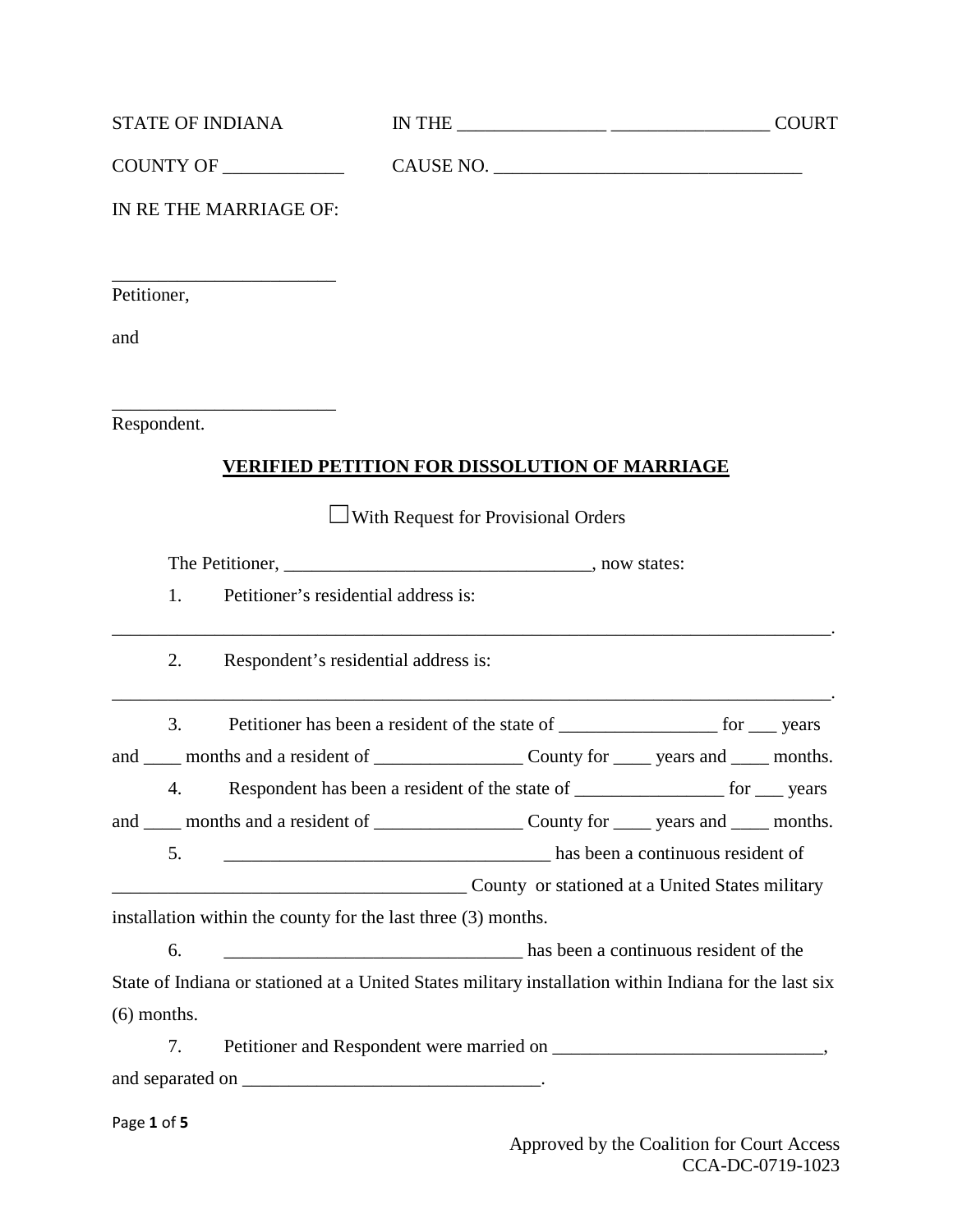8. There are \_\_\_\_\_ children of the parties currently living who are either less than twenty-one (21) years of age or incapacitated, namely:

| Name and Date of Birth | Age | Address |
|------------------------|-----|---------|
|                        |     |         |
|                        |     |         |
|                        |     |         |
|                        |     |         |
|                        |     |         |

9. Petitioner \_\_\_\_\_\_\_\_\_\_ pregnant. Respondent \_\_\_\_\_\_\_\_\_ pregnant.

10. The parties' marriage has suffered an irretrievable breakdown.

11.  $\Box$ I am filing this petition on my own behalf.

-OR-

 $\Box$ I am the guardian of  $\Box$ petition because **the contract of the contract of the contract of the contract of the contract of the contract of the contract of the contract of the contract of the contract of the contract of the contract of the contract**  $\frac{1}{2}$  and my address is:

and I have attached a copy of the court order granting me authority to petition for dissolution of marriage described in IC 29-3-9-12.2.

\_\_\_\_\_\_\_\_\_\_\_\_\_\_\_\_\_\_\_\_\_\_\_\_\_\_\_\_\_\_\_\_\_\_\_\_\_\_\_\_\_\_\_\_\_\_\_\_\_\_\_\_\_\_\_\_\_\_\_\_\_\_\_\_\_\_\_\_\_\_\_\_\_\_\_\_\_

12. is the fit and proper person to have custody of the minor child(ren).

13. An order for child support and parenting time should be issued.

14.  $\Box$  There are no other open cases related to this/these child(ren).

-OR-

 $\Box$  There are other open cases related to this/these child(ren). They are: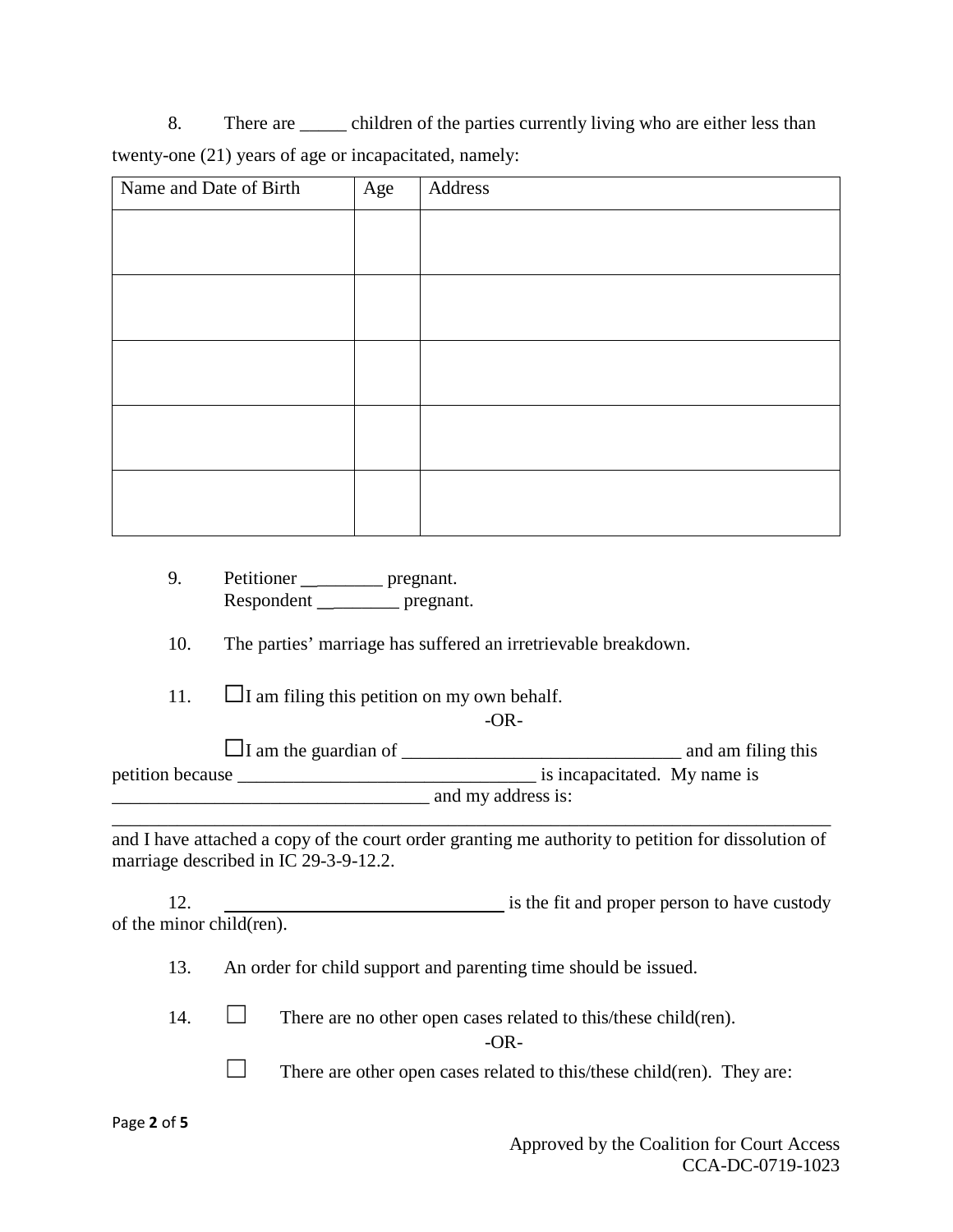|           | Cause/Case Number<br>Location (County and State)                                                                                  |  |  |
|-----------|-----------------------------------------------------------------------------------------------------------------------------------|--|--|
|           |                                                                                                                                   |  |  |
|           |                                                                                                                                   |  |  |
| 15.       | Respondent ____________ a lifetime sex or violent offender.                                                                       |  |  |
| 16.       | Debts.                                                                                                                            |  |  |
|           | There are no debts to divide.                                                                                                     |  |  |
|           | $-OR-$                                                                                                                            |  |  |
|           | Petitioner wishes the court to divide the following debts.                                                                        |  |  |
|           | a.<br><u> 1989 - John Stein, Amerikaansk politiker (* 1958)</u>                                                                   |  |  |
|           |                                                                                                                                   |  |  |
|           | $\mathbf b$ .<br>and the control of the control of the control of the control of the control of the control of the control of the |  |  |
|           |                                                                                                                                   |  |  |
|           | c.                                                                                                                                |  |  |
|           |                                                                                                                                   |  |  |
|           | d.                                                                                                                                |  |  |
| 17.       | Assets and property.                                                                                                              |  |  |
|           | There are no assets to divide.                                                                                                    |  |  |
|           | $-OR-$                                                                                                                            |  |  |
|           |                                                                                                                                   |  |  |
|           | Petitioner wishes the court to divide the following assets, including personal                                                    |  |  |
| property. |                                                                                                                                   |  |  |
|           | a.                                                                                                                                |  |  |
|           |                                                                                                                                   |  |  |
|           | $\mathbf b$ .                                                                                                                     |  |  |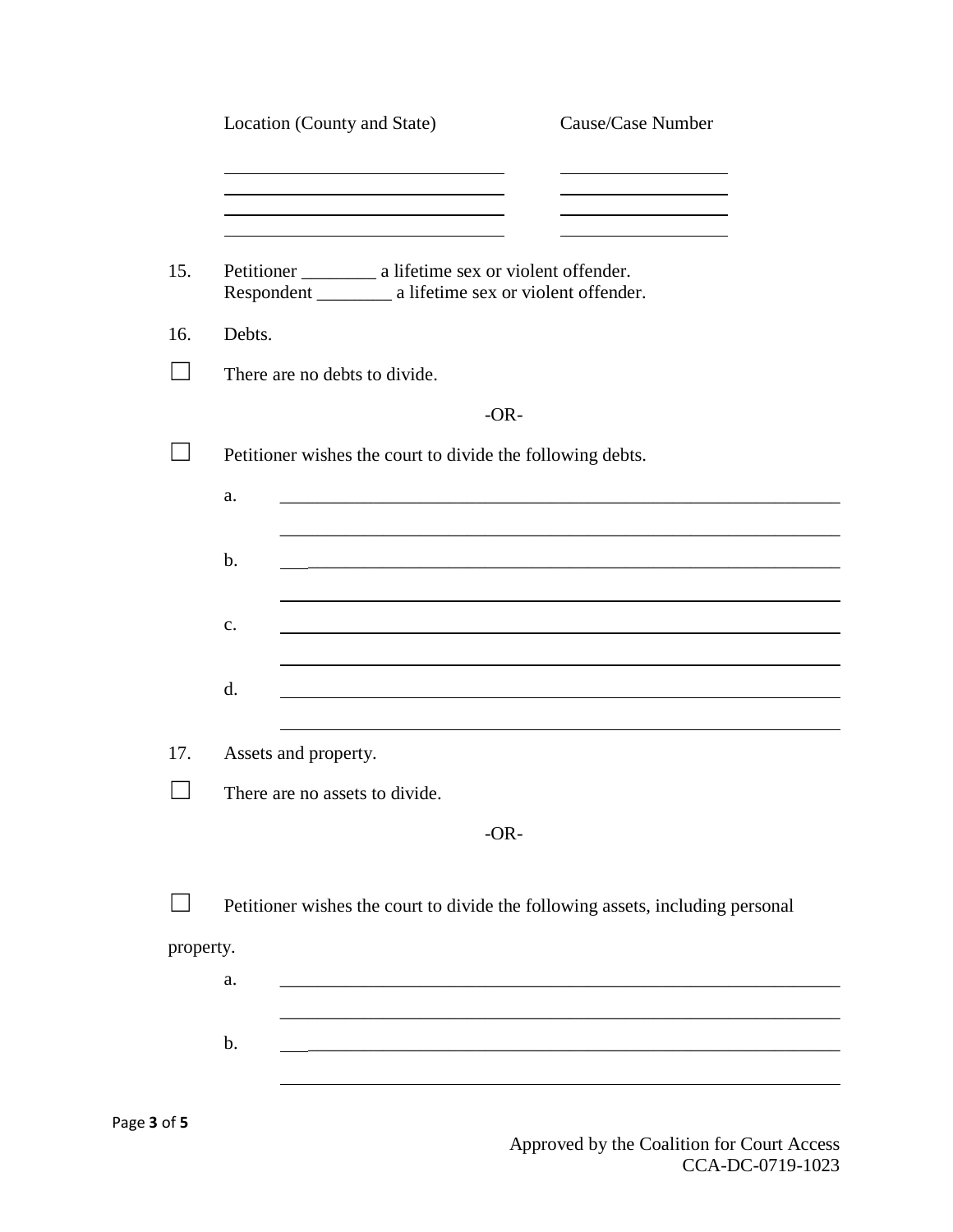|     | $\mathbf{c}$ .                                     |                                                                                               |  |  |  |  |
|-----|----------------------------------------------------|-----------------------------------------------------------------------------------------------|--|--|--|--|
|     | d.                                                 |                                                                                               |  |  |  |  |
|     |                                                    |                                                                                               |  |  |  |  |
| 18. |                                                    | Change of name:                                                                               |  |  |  |  |
|     | Wife would like the following former name restored |                                                                                               |  |  |  |  |
|     | Wife does not request a name change.               |                                                                                               |  |  |  |  |
|     |                                                    | I request that this Court issue its order dissolving the marriage of the parties, and for all |  |  |  |  |
|     | other just and proper relief.                      |                                                                                               |  |  |  |  |
|     |                                                    | I request this Court issue the following provisional orders in regard to the following, to be |  |  |  |  |
|     |                                                    | in effect until this matter is finalized:                                                     |  |  |  |  |
| 19. | Select from the following:                         |                                                                                               |  |  |  |  |
|     | I do not request any provisional orders.           |                                                                                               |  |  |  |  |
|     |                                                    | $-OR-$                                                                                        |  |  |  |  |
|     |                                                    | Temporary custody of the minor child(ren);                                                    |  |  |  |  |
|     |                                                    | Temporary child support for the minor child(ren);                                             |  |  |  |  |
|     |                                                    | Temporary parenting time for the noncustodial parent;                                         |  |  |  |  |
|     |                                                    | Temporary possession of the marital residence;                                                |  |  |  |  |
|     |                                                    | Temporary division of debts;                                                                  |  |  |  |  |
|     |                                                    | Temporary division of property;                                                               |  |  |  |  |
|     |                                                    | Temporary division of motor vehicles;                                                         |  |  |  |  |
|     |                                                    | Spousal maintenance;                                                                          |  |  |  |  |
|     |                                                    |                                                                                               |  |  |  |  |